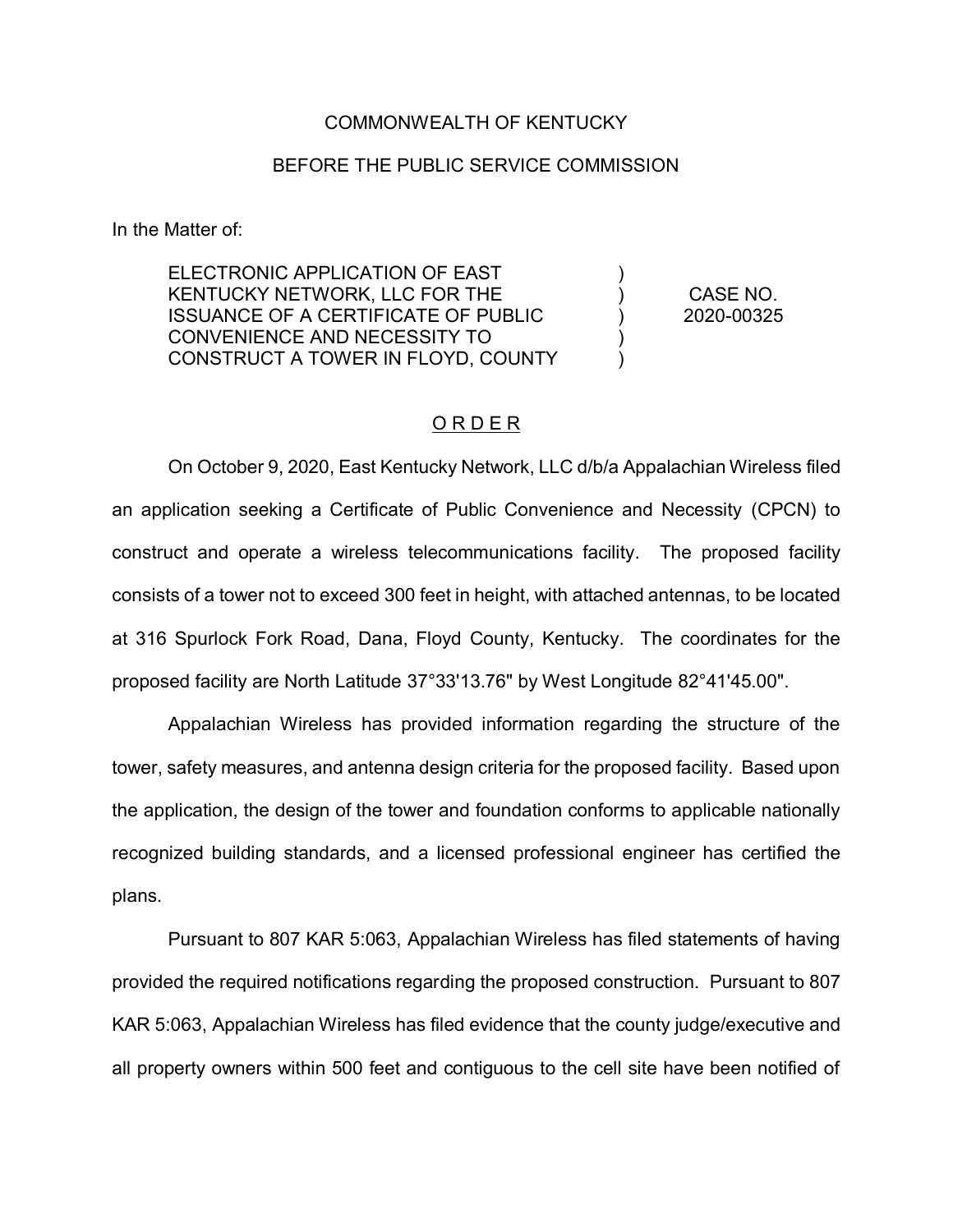the proposed construction. The notices solicited any comments and informed the recipients of their right to request intervention. As of the date of this Order, no public comments or requests for intervention have been received.

Appalachian Wireless filed applications with the Federal Aviation Administration and the Kentucky Airport Zoning Commission seeking approval for the construction and operation of the proposed facility. Both applications have been approved.

Having considered the evidence of record and being otherwise sufficiently advised, the Commission finds that Appalachian Wireless has demonstrated that a facility is necessary to provide adequate utility service and, therefore, a CPCN to construct the proposed facility should be granted.

Pursuant to KRS 278.280, the Commission is required to determine proper practices to be observed when it finds, upon complaint or on its own motion, that the facilities of any utility subject to its jurisdiction are unreasonable, unsafe, improper, or insufficient. To assist the Commission in its efforts to comply with this mandate, Appalachian Wireless should notify the Commission if the antenna tower is not used to provide service in the manner set out in the application and this Order. Upon receipt of such notice, the Commission may, on its own motion, institute proceedings to consider the proper practices, including removal of the unused antenna tower, which should be observed by Appalachian Wireless.

IT IS THEREFORE ORDERED that:

1. Appalachian Wireless is granted a CPCN to construct a wireless telecommunications facility. The proposed facility consists of a tower not to exceed 300 feet in height, with attached antennas, to be located at 316 Spurlock Fork Road, Dana,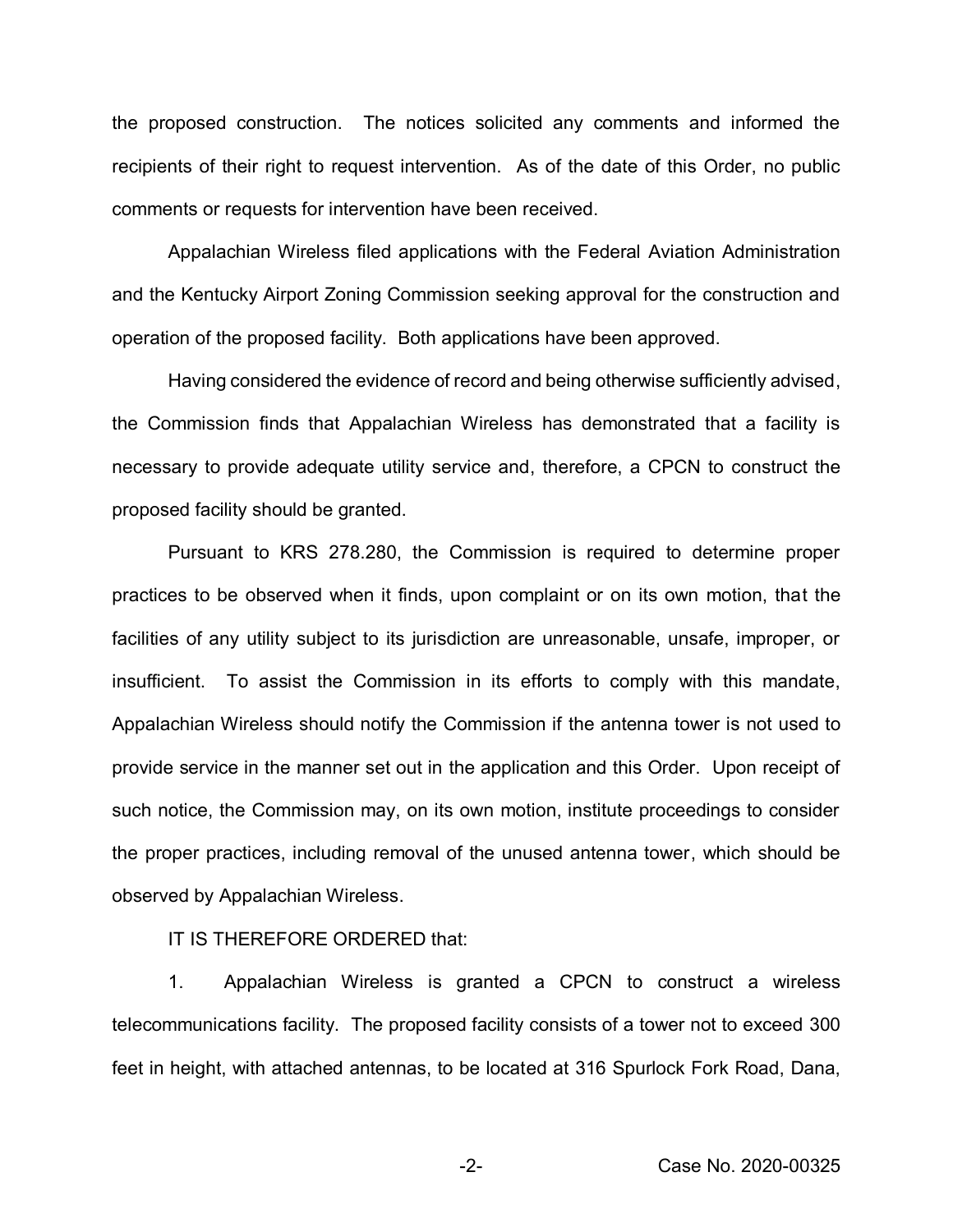Floyd County, Kentucky. The coordinates for the proposed facility are North Latitude 37°33'13.76'' by West Longitude 82°41'45.00".

2. Appalachian Wireless shall immediately notify the Commission in writing if, after the antenna tower is built and utility service is commenced, the tower is not used for three months in the manner authorized by this Order.

3. Documents filed, if any, in the future pursuant to ordering paragraph 2 herein shall reference this case number and shall be retained in the post-case correspondence file.

4. This case is closed and removed from the Commission's docket.

## [REMAINDER OF PAGE INTENTIONALLY LEFT BLANK]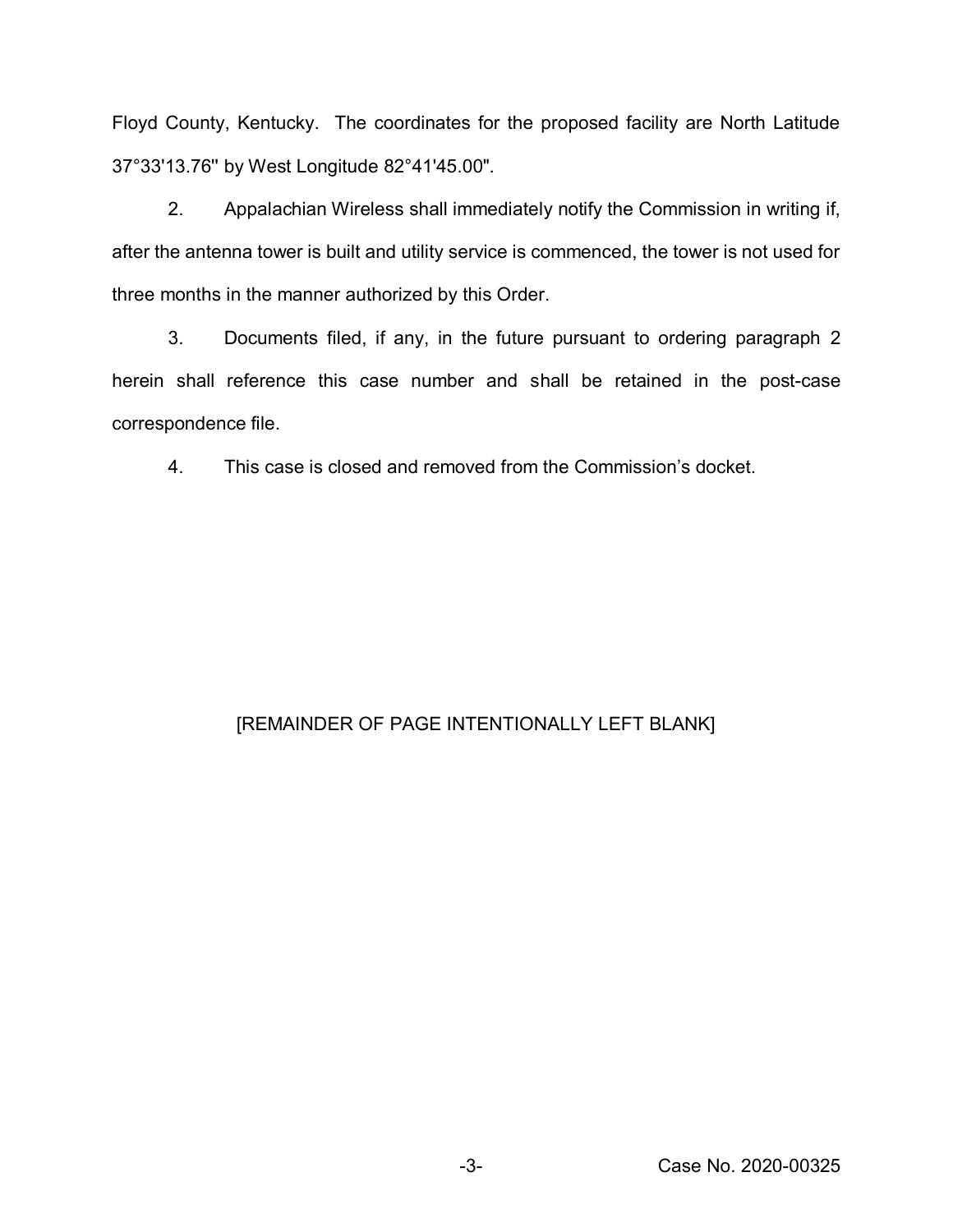By the Commission



ATTEST:

 $^{\prime}$  fridwell

Executive Director

Case No. 2020-00325